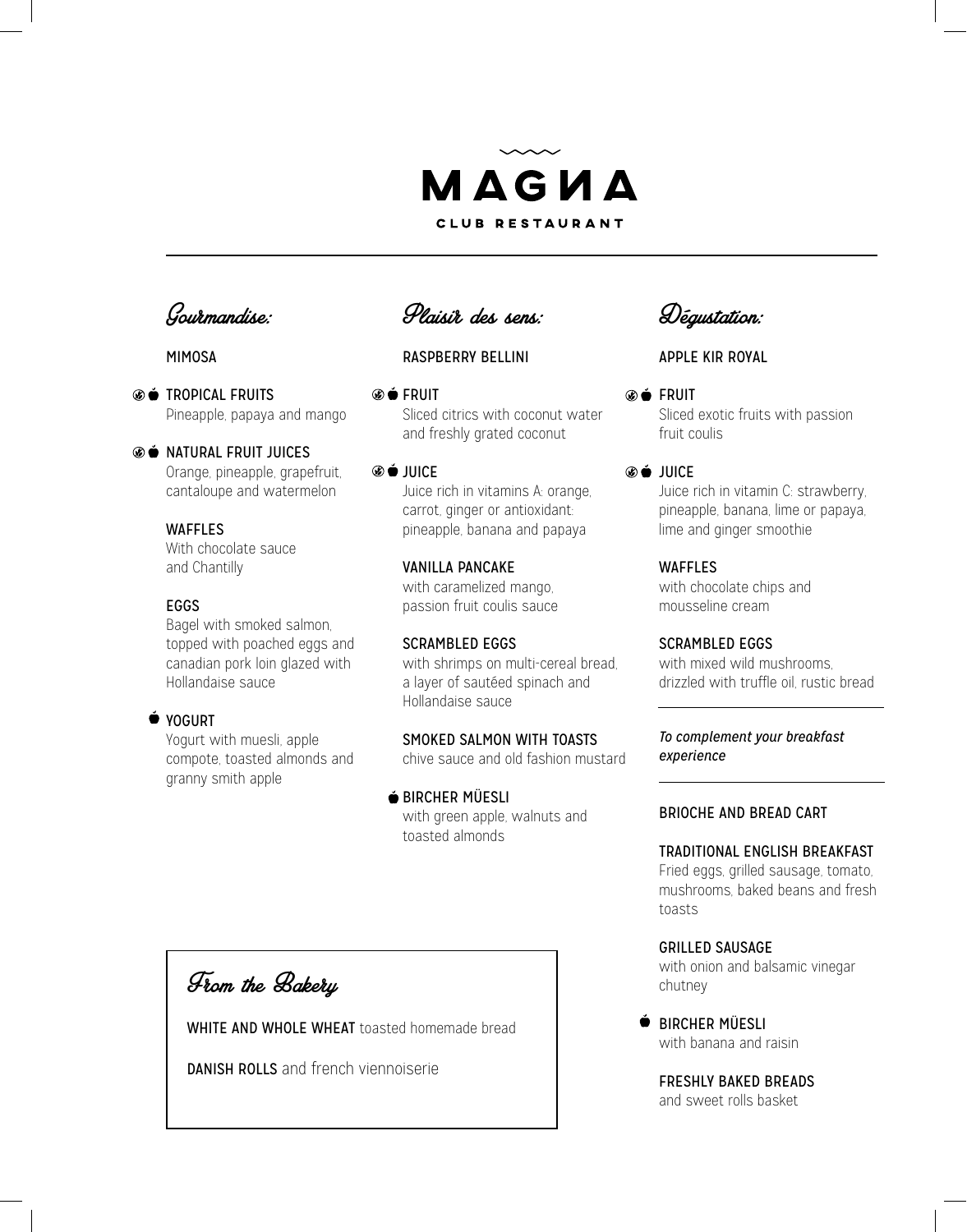À la carte

#### FRUIT PLATE

- **® é** Seasonal fruit
- Tropical fruit selection
- Citrus slices in coconut water

#### NATURAL FRUIT JUICES

Orange, pineapple, grapefruit, cantaloupe and watermelon

## **S**  $\bullet$  HEALTHY JUICES

Vitamin A: orange, carrot, ginger

Vitamin C: strawberry, pineapple, banana, lime

Hydrating: cantaloupe, kiwi, cucumber

Antioxidant: pineapple, banana, papaya

Sport: watermelon, coconut water, lime, mint

## FRUIT SMOOTHIES

- Mango, mint, passion fruit
- $\circledast$  Papaya, lime, ginger
- Pineapple, coconut, berries

# DAIRY

- $\circ$  **→** Yogurt: natural, mango, red berries, caramel or chocolate
- Yogurt with oat, pineapple and fresh mint
	- $\bullet$  Müesli with yogurt and pear compote
	- Rircher müesli with mashed Dominican banana, pistacho and lime
	- Bicher müesli with green apple, walnuts and toasted almonds.

# CEREALS

Granola, corn flakes, dried fruit müesli

## WAFFLES AND PANCAKES

Chocolate or caramel sauce, grilled peanuts and Chantilly

Chocolate chips waffle and mousseline cream

Natural pancake with maple syrup and crispy bacon

Vanilla flavored pancake with caramelized mango, passion fruit coulis

#### FRENCH TOAST

Smooth toasted butter brioche with vanilla and raisin sauce

Eggs à la carte

 $\circledast$  **OMELETTE** with sautéed mushrooms and fresh herbs goat cheese

WHOLE EGG OR EGG WHITES OMELETTE with ham, tomato, Gruyère cheese, mushrooms, onions, green or red bell peppers

SCRAMBLED EGGS with mixed wild mushrooms drizzled with truffle oil, rustic bread

**EGGS OF YOUR CHOICE** prepared with Dominican mashed plantain, served with fried cheese and salami

SCRAMBLED EGGS MIXED WITH SHRIMP, on multi-cereal bread, with sautéed spinach

and glazed with Hollandaise sauce

**BAGEL WITH POACHED EGGS**, smoked salmon or cured pork loin topped and glazed with hollandaise sauce